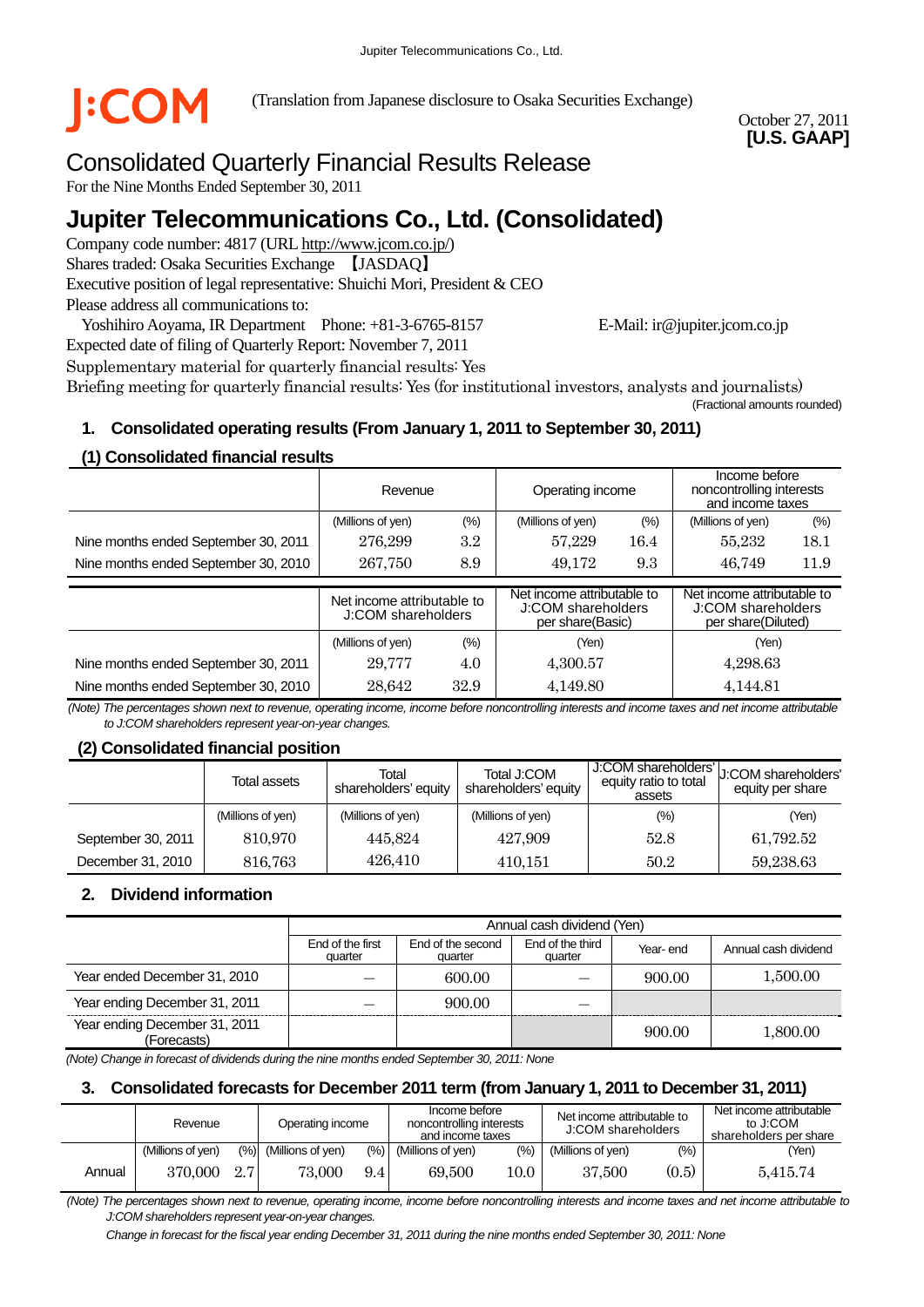### **4. Others**

#### (1) Changes in significant consolidated subsidiaries : None

#### (2) Adoption of simplified method or specific method to quarterly consolidated financial statements: None

# (3) Change in significant accounting policies, procedures and presentation in quarterly consolidated financial statements:

(i) Changes due to revision of accounting standards and other regulations : None (ii) Others : None

### (4) Number of outstanding shares

(i) Number of issued shares at end of term (consolidated, including treasury stock):

| As of December 31, 2010: 6,947,813 shares              |  |  |  |
|--------------------------------------------------------|--|--|--|
|                                                        |  |  |  |
|                                                        |  |  |  |
| As of December 31, 2010: 24, 102 shares                |  |  |  |
|                                                        |  |  |  |
|                                                        |  |  |  |
| Nine months ended September 30, 2010: 6,902,094 shares |  |  |  |
|                                                        |  |  |  |

(Status of quarterly review procedures)

This Consolidated Quarterly Financial Results Release is outside the scope of quarterly review procedures based on Japan's Financial Instruments and Exchange Law.

It is under the review process at the time of disclosure of this report.

(Cautionary note regarding future-related information)

The forecasts contained in this report have been prepared on the basis of information that is currently available. Because such estimates are inherently very uncertain, actual results may differ from the forecasts. The Company does not guarantee that it will achieve these estimated results and advises readers to refrain from depending solely on these forecasts. Readers should also note that the Company is under no obligation to revise this information on a regular basis.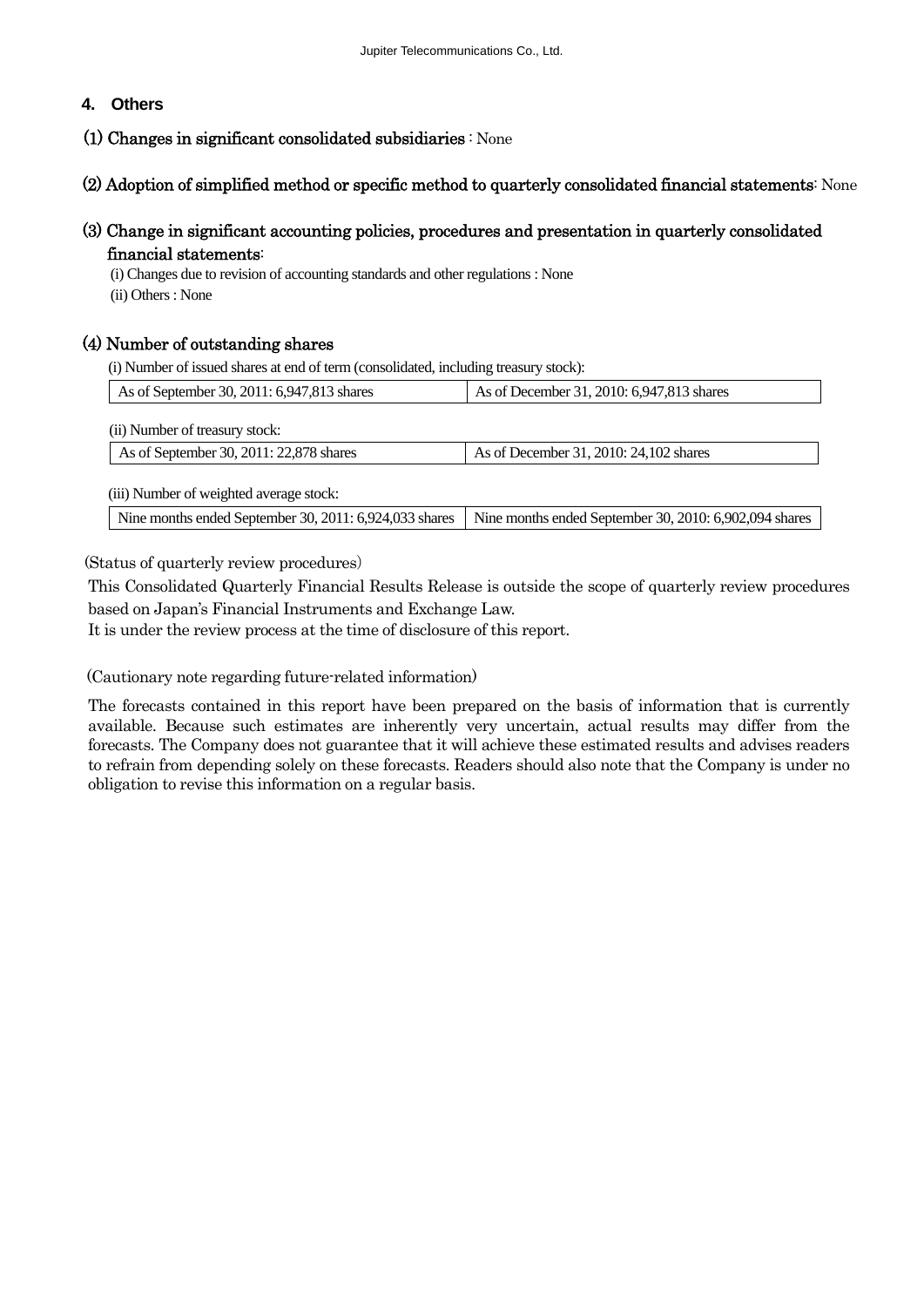# $<$ Contents $>$

|     | 1. Qualitative Information on the Financial Results for the Nine Months ended September 30, $2011 \cdots$ P.2                                                                                                                                                                                                                     |  |
|-----|-----------------------------------------------------------------------------------------------------------------------------------------------------------------------------------------------------------------------------------------------------------------------------------------------------------------------------------|--|
| (1) |                                                                                                                                                                                                                                                                                                                                   |  |
|     | (i) Summary $\cdots$ $\cdots$ $\cdots$ $\cdots$ $\cdots$ $\cdots$ $\cdots$ $\cdots$ $\cdots$ $\cdots$ $\cdots$ $\cdots$ $\cdots$ $\cdots$ $\cdots$ $\cdots$ $\cdots$ $\cdots$ $\cdots$ $\cdots$ $\cdots$                                                                                                                          |  |
|     |                                                                                                                                                                                                                                                                                                                                   |  |
|     |                                                                                                                                                                                                                                                                                                                                   |  |
| (2) |                                                                                                                                                                                                                                                                                                                                   |  |
|     |                                                                                                                                                                                                                                                                                                                                   |  |
|     | (ii) Cash Flows $\cdots$ $\cdots$ $\cdots$ $\cdots$ $\cdots$ $\cdots$ $\cdots$ $\cdots$ $\cdots$ $\cdots$ $\cdots$ $\cdots$ $\cdots$ $\cdots$ $\cdots$ $\cdots$ $\cdots$ $\cdots$ $\cdots$ $\cdots$ $\cdots$ $\cdots$ $\cdots$ $\cdots$ $\cdots$ $\cdots$ $\cdots$ $\cdots$ $\cdots$ $\cdots$ $\cdots$ $\cdots$ $\cdots$ $\cdots$ |  |
| (3) |                                                                                                                                                                                                                                                                                                                                   |  |
|     |                                                                                                                                                                                                                                                                                                                                   |  |
|     | 2. Other Information $\cdots$ $\cdots$ $\cdots$ $\cdots$ $\cdots$ $\cdots$ $\cdots$ $\cdots$ $\cdots$ $\cdots$ $\cdots$ $\cdots$ $\cdots$ $\cdots$ $\cdots$ $\cdots$ $\cdots$ $\cdots$ $\cdots$ $\cdots$ $\cdots$ $\cdots$ $\cdots$ $\cdots$ $\cdots$ $\cdots$ $\cdots$ $\cdots$ $\cdots$ $\cdots$ $\cdots$ $\cdots$ $\cdots$ $\$ |  |
| (1) |                                                                                                                                                                                                                                                                                                                                   |  |
| (2) | Adoption of Simplified Method or Specific Method to Quarterly Consolidated                                                                                                                                                                                                                                                        |  |
|     |                                                                                                                                                                                                                                                                                                                                   |  |
| (3) | Change in Significant Accounting Policies, Procedures and Presentation in Quarterly                                                                                                                                                                                                                                               |  |
| (4) |                                                                                                                                                                                                                                                                                                                                   |  |
|     |                                                                                                                                                                                                                                                                                                                                   |  |
|     |                                                                                                                                                                                                                                                                                                                                   |  |
| (1) |                                                                                                                                                                                                                                                                                                                                   |  |
| (2) |                                                                                                                                                                                                                                                                                                                                   |  |
| (3) |                                                                                                                                                                                                                                                                                                                                   |  |
| (4) |                                                                                                                                                                                                                                                                                                                                   |  |
| (5) |                                                                                                                                                                                                                                                                                                                                   |  |
| (6) |                                                                                                                                                                                                                                                                                                                                   |  |
| (7) |                                                                                                                                                                                                                                                                                                                                   |  |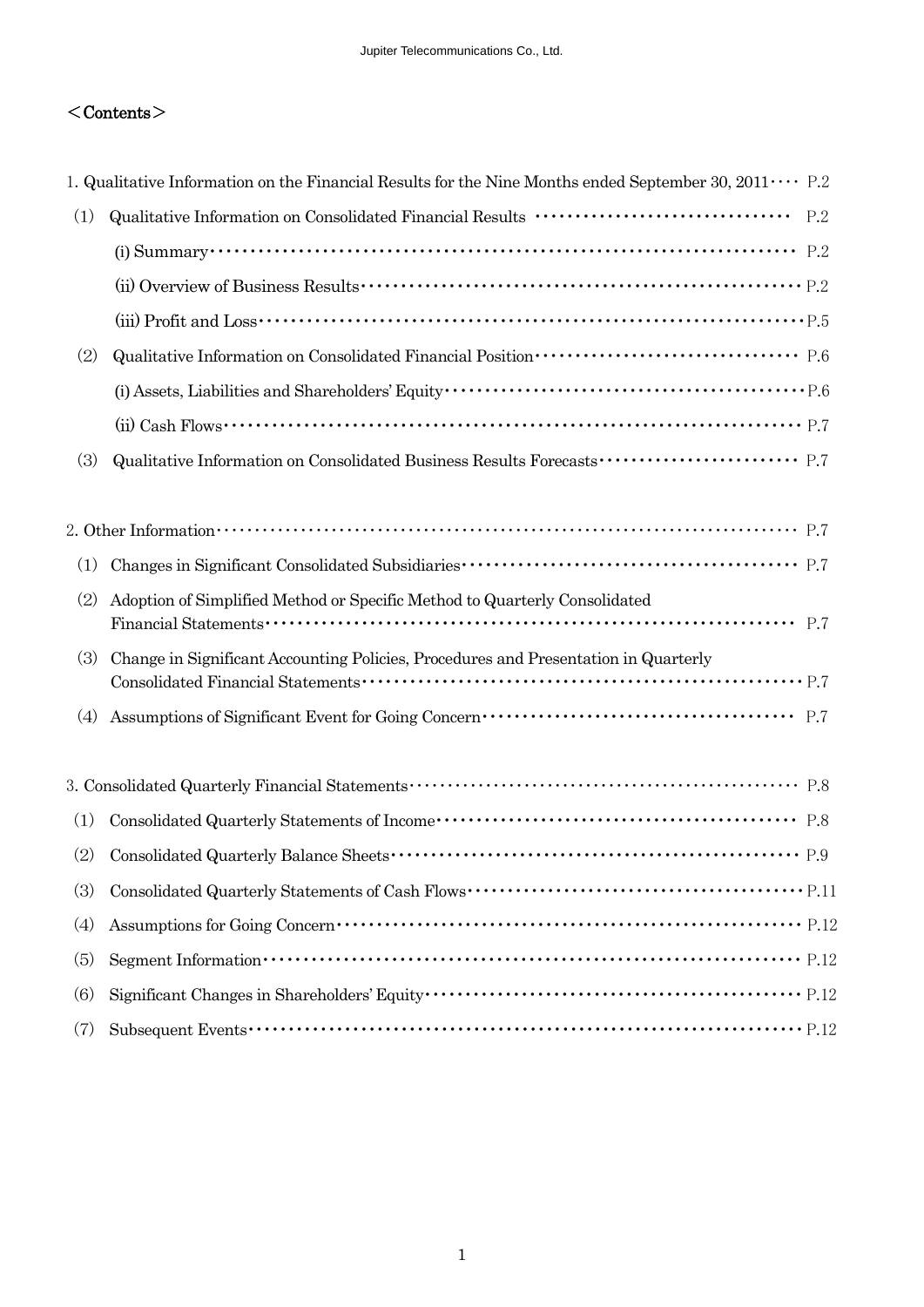#### **1. Qualitative Information on the Financial Results for the Nine Months ended September 30, 2011**

#### **(1) Qualitative Information on Consolidated Financial Results**

#### **(**ⅰ**) Summary**

Throughout the nine months (January 1, 2011 to September 30, 2011) of the fiscal year ending December 31, 2011, Jupiter Telecommunications Co., Ltd. ("J:COM" or "the Company") continued to face fierce competition from major telecommunications companies and other competitors in the lead-up to and following the complete changeover to terrestrial digital broadcasting\*1 on July 24, 2011.

Under these circumstances, the J:COM Group (J:COM together with its consolidated subsidiaries) positioned efforts to expand its customer base as its most important priority. In addition to implementing a variety of sales initiatives focusing on measures to strengthen and expand the sale of strategic products, the Group took steps to deepen ties with customers in order to reduce the number of subscription cancellations while promoting the use of high-value-added services. Furthermore, considerable weight was placed on strengthening and expanding business tie-up measures, mainly in the "Telecom Business and Product Collaboration" field under its alliance with KDDI CORPORATION ("KDDI").

As a result of the aforementioned endeavors, revenue increased 3.2% compared with the corresponding period of the previous fiscal year to ¥276,299 million for the nine-month period ended September 30, 2011. Operating income climbed 16.4% year on year to ¥57,229 million while net income attributable to J:COM shareholders increased 4.0% to ¥29,777 million.

| Key Performance Indicators                | As of September 30, 2011<br>(Nine months ended)<br>September 30, 2011) | As of September 30, 2010<br>(Nine months ended)<br>September 30, 2010) | Year-on-Year<br>Change |
|-------------------------------------------|------------------------------------------------------------------------|------------------------------------------------------------------------|------------------------|
| [Subscribing Households]                  |                                                                        |                                                                        |                        |
| <b>Total Number of Subscribing</b>        | 3,582,300                                                              | 3,376,700                                                              | 6.1%                   |
| Households* <sup>i</sup>                  |                                                                        |                                                                        |                        |
| Total $\mathbf{RGUs}^{\ast\,\mathsf{ii}}$ | 6,762,000                                                              | 6,208,900                                                              | 8.9%                   |
| <b>CATV</b>                               | 2,822,000                                                              | 2,632,000                                                              | 7.2%                   |
| <b>High-Speed Internet Access</b>         | 1,788,100                                                              | 1,665,700                                                              | 7.3%                   |
| Telephony                                 | 2,151,900                                                              | 1,911,200                                                              | 12.6%                  |
| [Average Monthly Churn Rate (per          | $0.99\%$                                                               | 1.14%                                                                  | (0.15)                 |
| $RGU$ ]                                   |                                                                        |                                                                        |                        |
| [ARPU]                                    | 7,526 yen                                                              | 7,681 yen                                                              | $(155 \text{ yen})$    |
| [Bundle Ratio <sup>*iii</sup> ]           | 1.89                                                                   | 1.84                                                                   | 0.05                   |

The key performance indicators for the cable television business were as follows.

\*I : Number of households subscribing at least one service

\*ii : Total number of revenue generating units (RGUs) for services supplied

\*iii: Average number of RGUs per customer

#### **(**ⅱ**) Overview of Business Results**

 $\overline{a}$ 

The J:COM Group worked diligently to secure new subscribing households while expanding its customer base. Before July 24, 2011, the Group concentrated on capturing the growing demand for terrestrial digital broadcasting. After the changeover to terrestrial digital broadcasting was completed, J:COM implemented a variety of measures

<sup>\*</sup>1 Excluding three prefectures of the Tohoku area (Iwate, Miyagi, Fukushima)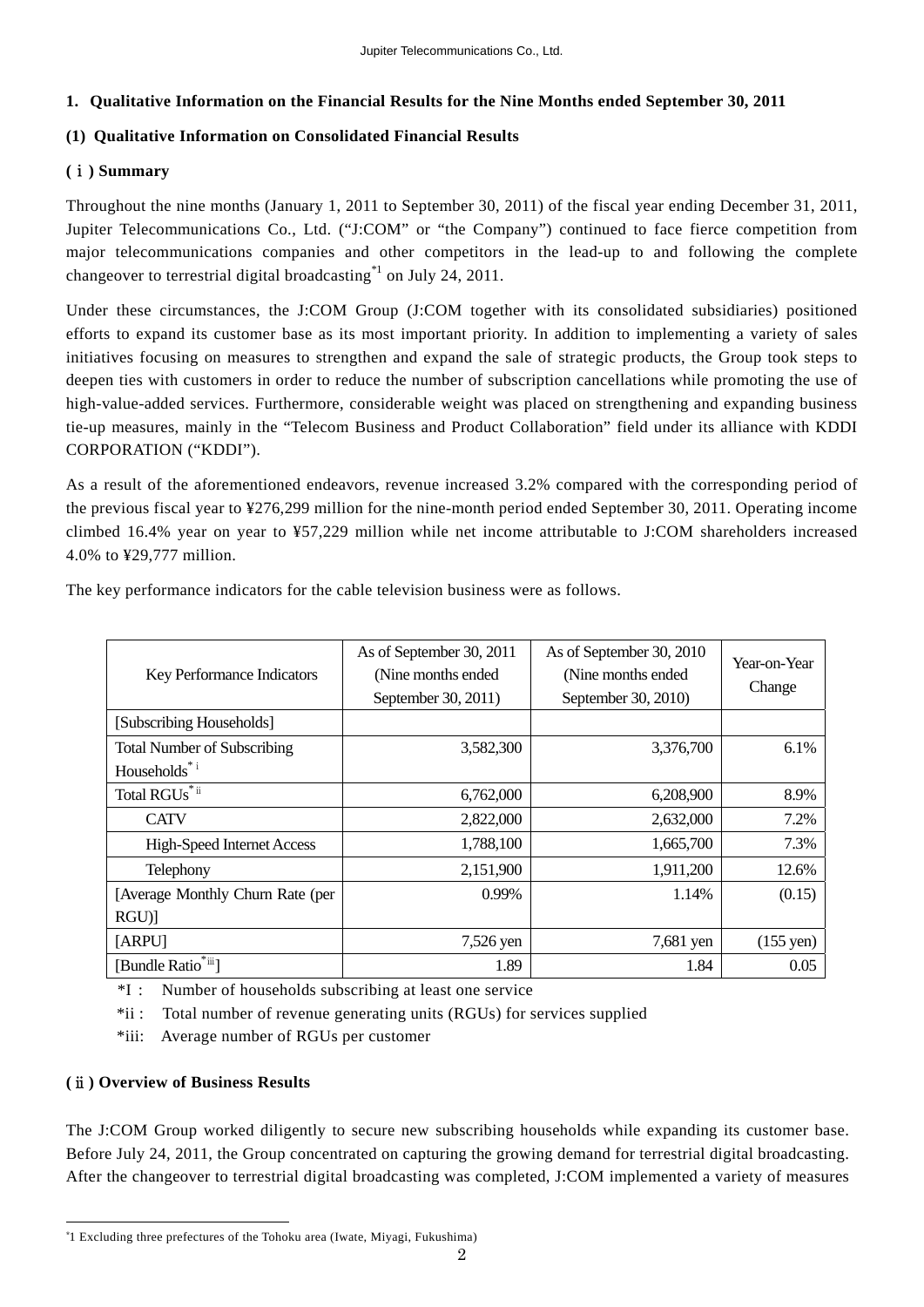including the marketing of wide-ranging products that match the increasingly diverse customers needs.

As a first step, the J:COM Group took steps to tap into the demand for terrestrial digital broadcasting by promoting the use of strategic product "J:COM TV My style." \*2 In addition to serving as a readily available strategic terrestrial digital countermeasure, J:COM TV My style, which was launched in July 2010, is an innovative service that caters to diversified customer needs, including variations in viewing patterns and behavior. This product allows viewers to enjoy programs of their choice as and when required. The J:COM Group placed considerable emphasis on increasing the number of subscribing households by vigorously promoting J:COM TV My style through a variety of measures including a series of TV commercials. As a result, the number of households subscribing to J:COM TV My style increased by 142,000 during the nine months ended September 30, 2011 to a total of 210,600.

In addition, the J:COM Group continued to focus on negotiations with facilities management companies in an effort to capture the estimated 1,440,000 communal reception households<sup> $*3$ </sup> residing within its service area. Reflecting its success, J:COM's retransmission service of terrestrial digital broadcasting became available to a cumulative total of approximately 1,130,000 households by the end of September 2011. At the same time, steps were also taken to promote J:COM's paid services to the aforementioned households. As a result, the Company acquired 42,000 RGUs during the nine months ended September 30, 2011.

The J:COM Group channeled its energies toward implementing measures designed to capture new subscribing households, following the complete changeover to terrestrial digital broadcasting, and to prevent cancellations of subscriptions. In this context, and as a measure to develop and promote products that match the needs of customers, the J:COM Group strove to strengthen and expand its products, focusing on Internet access services harnessing its wide-ranging product lineup. As a part of these endeavors, the J:COM Group has added the J:COM 1M Course, an easy access 1Mbps Internet service for which tenants can enjoy for free, to its existing Bulk Discount Plan, which formerly focused on medium- to high-speed Internet access, from July 15, 2011. It is targeted at households residing in multi-dwelling units. Later, from September 1, 2011 in Kansai and Kyushu area, the J:COM Group commenced sales of "J:COM NET PACK"—a product package comprising high-speed Internet access and telephony services that has been marketed to multi-dwelling units—to single-dwelling units. Working to further enhance the competitive advantage of its multi-channel services, from August 1, 2011, the J:COM Group launched sales of "Value Plan Mini," another product package that combines "J:COM TV Digital," a service that provides multi channels, and "J:COM PHONE Plus," a telephony service that uses the KDDI platform. At the basic monthly user fee for J:COM TV Digital, the value-added package service allows users to also access the services of J:COM PHONE Plus for free of the basic monthly user fee<sup>\*4</sup> substantially. In the Kansai area, where the J:COM Group continues to confront fierce competition, steps were taken to revise the fee structure for J:COM TV My style on August 1, 2011, as a part of efforts to bolster marketing capabilities.

Accounting for all of the aforementioned factors, the total number of subscribing households as of September 30, 2011 increased by 205,600 households, or 6.1% year on year, to 3,582,300 households.

With an eye to the future, the J:COM Group continued to implement various measures designed to deepen ties with customers.

First, one such measure was specifically aimed at curtailing the cancellation by customers. As a part of the Company's efforts to provide highly dedicated customer support, J:COM made great efforts to structure its

 $\overline{a}$ \*2 J:COM TV My style is a package service that includes retransmissions of terrestrial digital and BS digital broadcasts with access to such

telecommunication services as high-speed Internet access and telephony, in addition to a selection from the "All you can watch package" of the "J:COM on Demand" video on demand (VOD) service.

<sup>\*</sup>3 Communal reception households are defined as households that receive terrestrial broadcasts through communal reception facilities, installed to solve poor reception in shadow areas created by buildings, transmission lines and related structures.

<sup>\*</sup>4 Responding to telephone call use, an extra fee will be charged separately.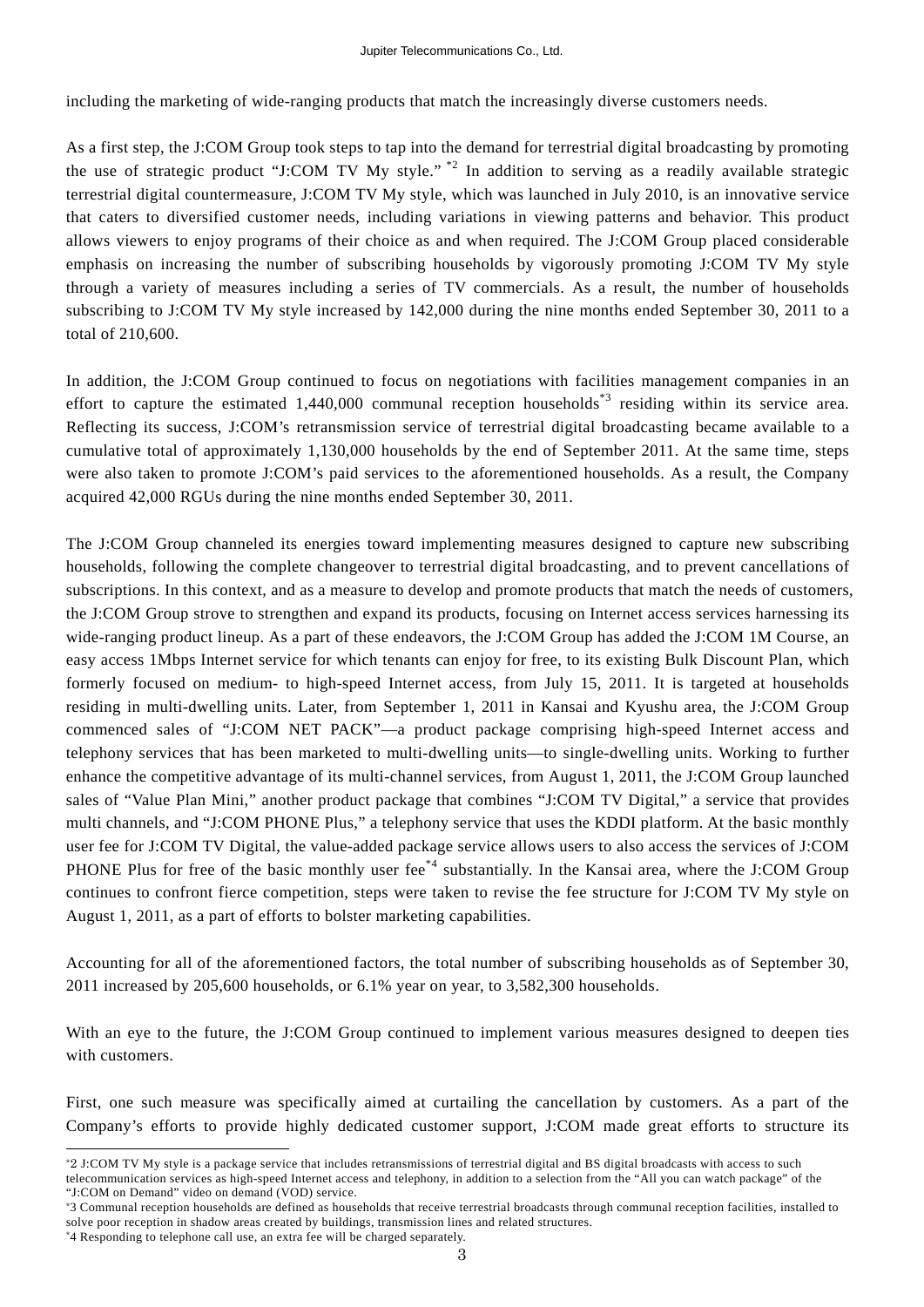follow-up procedures and ensure that its sales and call center representatives adhered strictly to a policy of after-sales service. This thoroughgoing system of follow-up is aimed at further enhancing customer satisfaction and ensuring that customers continue to utilize the Group's services with more convenience for a longer period. At the same time, the Group worked diligently to improve the rate at which inquiries are handled by increasing the number of operators at inbound customer call centers and also the Group added sophisticated training programs aimed at further enhancing the skills of operators in order to upgrade its call center structure and systems. Furthermore, the J:COM Group continued to promote product package subscriptions (long-term contract products) encompassing such services as Value Plan and J:COM TV My style in an effort to secure contracts over a longer period. As a result, the ratio of subscribing households with long-term contract products to the total number of subscribing households increased by 10 percentage points from 13% as of September 30, 2010, to 23% as of September 30, 2011. In addition to the aforementioned measures, and on the back of the successful shift to digital cable television services by nationwide systems as of the end of April 2011, the average monthly churn rate per RGU for the nine months ended September 30, 2011 improved substantially, from 1.14% to 0.99%.

Second, the J:COM Group undertook measures to promote the use of its high-value-added services. In this context, J:COM joined with Dentsu Inc. to develop the new Video-on-Demand (VOD) advertising model "CM Wari," which was launched on a three-month trial basis from September 1, 2011. CM Wari is an innovative advertising model under which advertisers in place of customers bear a portion (105 yen including tax) of the program viewing fee at the time commercials are viewed by customers in conjunction with VOD programs. Moreover, working in collaboration with terrestrial broadcasting stations, the J:COM Group stepped up its efforts to upgrade and expand its VOD lineup by exclusively broadcasting serial television dramas prior to their terrestrial airing from this fiscal year. This included "Ouran High School Host Club," a serial drama produced and owned by TOKYO BROADCASTING SYSTEM TELEVISION, INC., and first broadcast from July 2011. Through these and other means, the number of VOD purchases increased 31.9% compared with the corresponding period of the previous fiscal year to 9,181,700 titles for the nine months ended September 30, 2011.

Working to ensure that its customers can enjoy television programs at a place and time of their own convenience according to their likes, tastes and lifestyles, using every kind of available terminal, the J:COM Group is endeavoring to develop TV Everywhere-type products and services. With this in mind, on July 26, 2011, the J:COM Group launched the free-of-charge "J:COM Appli" application service targeting smart phones and tablet terminals. Through this initiative, customers are now able to view certain free VOD programming contents and a list of programs available using their smart phones or tablet terminals. Looking ahead, steps are being taken to introduce a verification system for subscribers to the Company's services. In the future, this system will provide subscribers with highly convenient access to the Group's VOD pay-per-view services using smart phones, tablet terminals and personal computers. This, in turn, is expected to substantially enhance the enjoyment of VOD services for an increasing number of users.

In the context of its business alliance with KDDI, J:COM expanded measures centered on the Telecom Business and Product Collaboration field. In specific terms, the J:COM Group concentrated its energies on capturing subscribing households for its J:COM PHONE Plus service as well as for "J:COM WiMAX," a high-speed mobile Internet service provided by UQ Communications Inc., an equity-method affiliate of KDDI. As a result, the number of subscribing households to J:COM PHONE Plus and J:COM WiMAX rose to 184,100 households and 8,000 households, respectively as of the end of September 2011. In addition, with respect to the Sales and Marketing Collaboration, both companies continued to pursue the cross-sales promotion of the J:COM Group's services and the au Mobile services of KDDI that began in August 2010. Buoyed by these efforts, the Company acquired 7,600 RGUs during the nine months ended September 30, 2011.

J:COM and Tokyu Corporation ("TOKYU") concluded an agreement with Sotetsu Holdings, Inc. ("SOTETSU") to acquire 51% and 49%, respectively, of the issued and outstanding shares of YOKOHAMA CABLE VISION Inc.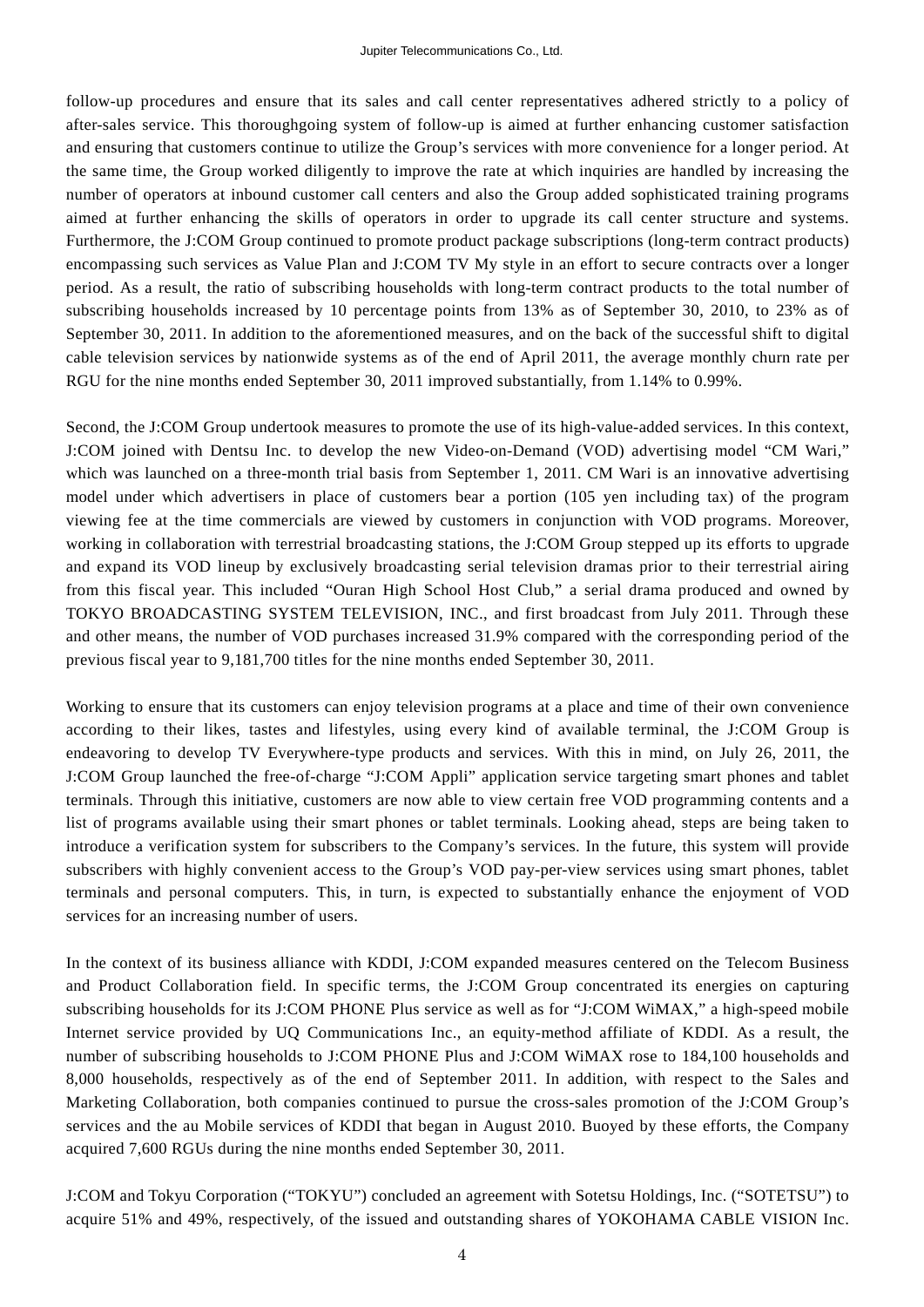("YCV"), a wholly owned subsidiary of SOTETSU, on September 22, 2011. The transfer of shares was completed on October 7, 2011, at which point YCV became a J:COM consolidated subsidiary. The joint acquisition of YCV and the collaboration between J:COM and TOKYU is recognized as a conduit through which J:COM, Japan's largest cable television operator, and TOKYU, a company acknowledged for its railway business and town building capabilities, can better develop and deploy new life-supporting services based on the CATV field. Moving forward, J:COM and TOKYU will leverage their respective management resources and know-how, while considering ways in which they can further promote alliance opportunities as a part of comprehensive efforts to ensure the development of CATV services into a major service media and a pillar of the community.

In the media business, and with respect to new BS digital broadcasting that commenced on October 1, 2011, J:COM's consolidated subsidiary, J SPORTS Corporation ("J SPORTS"), which operates thematic sports channels, launched broadcasting of J SPORTS 1 and J SPORTS 2. In the future, the J:COM Group will place additional importance on showcasing the appeal of J SPORTS to viewers through the new BS broadcasting platform. In addition to increasing the number of J SPORTS subscribing households, the J:COM Group will work toward expanding the multi-channel market. Plans are also in place to transfer J SPORTS 3 (formerly J sports ESPN) and J SPORTS 4 (formerly J sports Plus) to BS broadcasting in March, 2012.

#### **(iii) Profit and Loss**

 $\overline{a}$ 

In the following discussion, we quantify the acquisition impact, which represents the effect by consolidating an acquired entity on our results of operations during the first twelve months following the acquisition date. We represent changes that exclude the impact of acquisitions as changes at existing consolidated subsidiaries. Included as acquisition impacts in the below discussion of cumulative consolidated business results for the nine months ended September 30, 2011 are Suzuran Cable System transferred from the KEIHANSHIN Cable Vision Foundation to J:COM consolidated subsidiary Cable Net Kobe Ashiya Co.,Ltd. on February 1, 2010, Kobe Cable Vision, transferred from Kobe City Development and Management Foundation to Cable Net Kobe Ashiya Co., Ltd. on April 1, 2010, and Cablevision Kasai transferred from Tokyo Cable Vision Foundation to J:COM consolidated subsidiary Edogawa Cable Television Inc.<sup>\*5</sup> on June 1, 2010.

Revenue increased by ¥8,549 million, or 3.2%, from ¥267,750 million for the nine months ended September 30, 2010 to ¥276,299 million for the nine months ended September 30, 2011. This increase included ¥253 million that was attributable to the aggregate impact of acquisitions. Excluding the impact of acquisitions, revenue at existing consolidated subsidiaries increased by ¥8,296 million, or 3.1%.

Subscription fees increased by ¥7,051 million, or 3.2%, from ¥222,653 million for the nine months ended September 30, 2010 to ¥229,704 million for the nine months ended September 30, 2011. This increase included ¥231 million that was attributable to the aggregate impact of acquisitions. Excluding the impact of acquisitions, subscription fees at existing subsidiaries increased by ¥6,820 million, or 3.1%.

Cable television subscription fees increased by  $\frac{42,994}{2}$  million, or 2.5%, from  $\frac{4120,229}{2}$  million for the nine months ended September 30, 2010 to ¥123,223 million for the nine months ended September 30, 2011. The increase in cable television subscription fees, in spite of a decrease in ARPU caused largely by launching J:COM TV My style, was mainly due to an increase in the number of consolidated subsidiary subscribing households and an increase in the number of users of digital additional services such as HDR mainly on the Blu-ray and VOD.

High-speed Internet access subscription fees increased by ¥2,207 million, or 3.4%, from ¥64,907 million for the

<sup>\*</sup>5 Edogawa Cable Television Inc. was merged by J:COM Kanto Co.,Ltd. on July 1, 2011, whose trade name was changed to J:COM East Co.,Ltd. on October 1, 2011.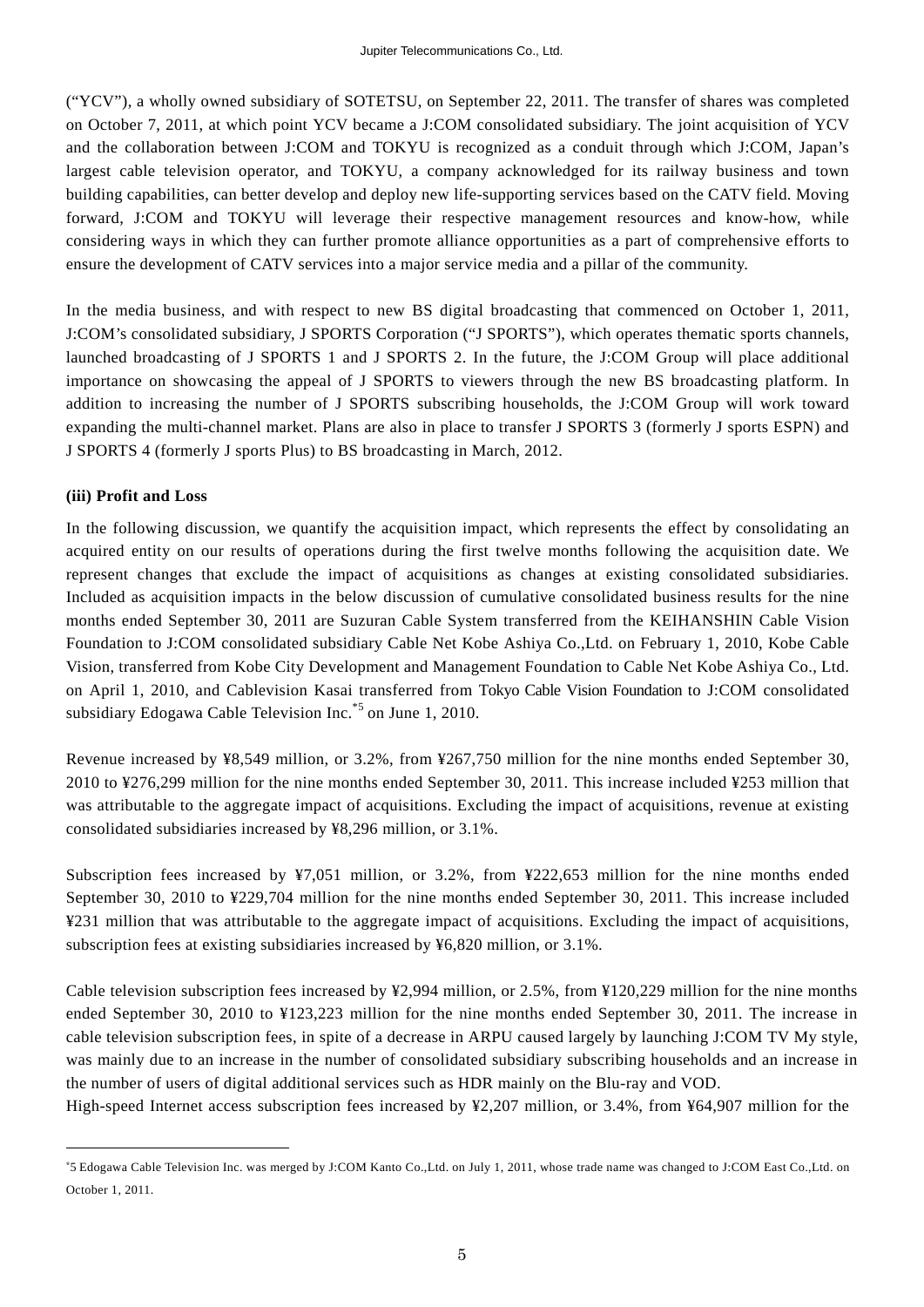nine months ended September 30, 2010 to ¥67,114 million for the nine months ended September 30, 2011. The increase in high-speed Internet access subscription fees was due to an increase in the number of consolidated subsidiary subscribing households, which was partly offset by increased product bundling discounts.

Telephony subscription fees increased by ¥1,850 million, or 4.9%, from ¥37,517 million for the nine months ended September 30, 2010 to ¥39,367 million for the nine months ended September 30, 2011. The increase in telephony subscription fees was primarily the result of an increase in the number of consolidated subsidiary subscribing households, which was partly offset by increased product bundling discounts.

Turning to existing consolidated subsidiary subscription fees by type of service, the rates of increase for the nine months ended September 30, 2011 were 2.3%, 3.3% and 4.9% for cable television, high-speed Internet access and telephony service, respectively.

Other revenue increased by ¥1,498 million, or 3.3%, from ¥45,097 million for the nine months ended September 30, 2010 to ¥46,595 million for the nine months ended September 30, 2011. The increase was mainly attributable to revenue relating to poor reception compensation.

Operating and programming costs increased by ¥2,574 million, or 2.6%, from ¥100,356 million for the nine months ended September 30, 2010 to ¥102,930 million for the nine months ended September 30, 2011. This increase was mainly due to an increase in costs relating to programming, personnel costs and outsourcing. Selling, general and administrative expenses decreased by ¥1,027 million, or 1.9%, from ¥54,401 million for the nine months ended September 30, 2010 to ¥53,374 million for the nine months ended September 30, 2011. This was mainly due to a decrease in advertising expenses. Depreciation and amortization expenses decreased by ¥1,055 million, or 1.7%, from ¥63,821 million for the nine months ended September 30, 2010 to ¥62,766 million for the nine months ended September 30, 2011. The decrease was largely due to certain fully depreciated assets before September 30, 2011.

Operating income, as a result of the above items, increased by ¥8,057 million, or 16.4%, from ¥49,172 million for the nine months ended September 30, 2010 to ¥57,229 million for the nine months ended September 30, 2011.

Income before noncontrolling interests and income taxes increased by ¥8,483 million, or 18.1%, from ¥46,749 million for the nine months ended September 30, 2010 to ¥55,232 million for the nine months ended September 30, 2011. Net income attributable to J:COM shareholders increased by ¥1,135 million, or 4.0%, from ¥28,642 million for the nine months ended September 30, 2010 to ¥29,777 million for the nine months ended September 30, 2011, despite an increase in income taxes expense in contrast with the nine months ended September 30, 2010 where income taxes expense decreased due to companies' liquidation (intermediary holding companies).

#### **(2) Qualitative Information on Consolidated Financial Position**

#### **(i) Assets, Liabilities and Shareholders' Equity**

Total assets decreased by ¥5,793 million, from ¥816,763 million as of December 31, 2010 to ¥810,970 million as of September 30, 2011. This was due to a decrease in net book value of property and equipment, and identifiable intangible assets by depreciation, which was partly offset by an increase in cash and cash equivalents.

Total liabilities decreased by ¥25,207 million from ¥390,353 million as of December 31, 2010 to ¥365,146 million as of September 30, 2011. This was primarily due to a decrease in income taxes payable, long-term debt and capital lease obligations.

Total J:COM shareholders' equity increased by ¥17,758 million from ¥410,151 million as of December 31, 2010 to ¥427,909 million as of September 30, 2011. The increase was mainly due to the upswing in net income attributable to J:COM shareholders for the nine months ended September 30, 2011, which was partly offset by dividend paid to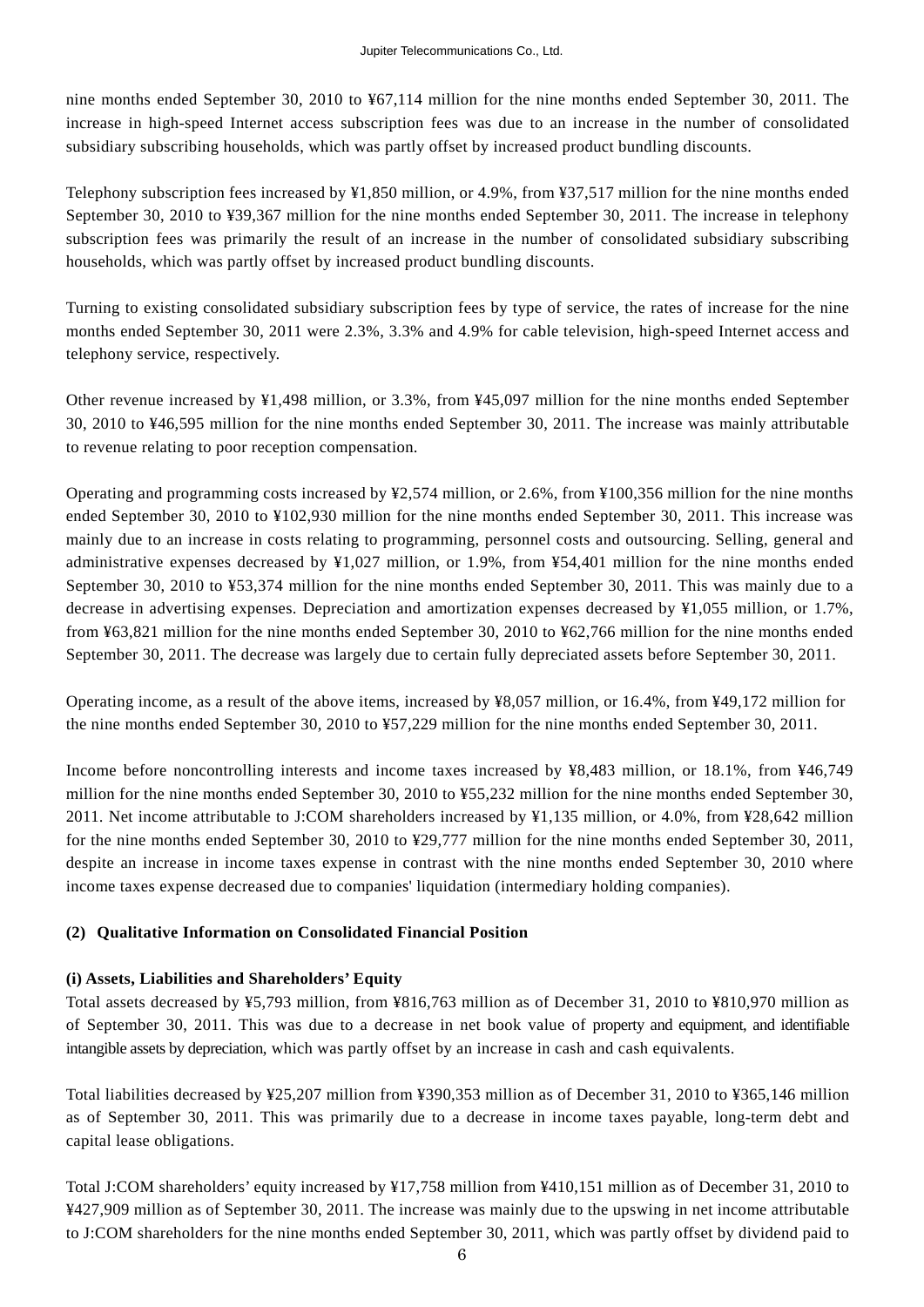shareholders.

#### **(ii) Cash Flows**

For the nine months ended September 30, 2011, the net cash was provided by operating activities of ¥84,857 million, used in investing activities of ¥41,361 million and financing activities of ¥36,083 million, respectively. Accounting for the aforementioned activities, cash and cash equivalents increased by ¥7,413 million from ¥78,212 million as of December 31, 2010 to ¥85,625 million as of September 30, 2011.

#### *Cash Provided by Operating Activities.*

Net cash provided by operating activities decreased by ¥3,315 million, from ¥88,172 million for the nine months ended September 30, 2010 to ¥84,857 million for the nine months ended September 30, 2011. The decrease was mainly attributable to increase in income taxes payment, which was partly offset by an increase in net income.

#### *Cash Used in Investing Activities.*

Net cash used in investing activities increased by ¥495 million, from ¥40,866 million for the nine months ended September 30, 2010 to ¥41,361 million for the nine months ended September 30, 2011. This was due to an increase in payment for capital expenditures, which was partly offset by payment for acquisitions of business operations for the nine months ended September 30, 2010.

#### *Cash Used in Financing Activities.*

Net cash used in financing activities decreased by ¥3,261 million, from ¥39,344 million for the nine months ended September 30, 2010 to ¥36,083 million for the nine months ended September 30, 2011. This was mainly due to a decrease in debt payments(net), which was partly offset by proceeds from exercise of stock options for the nine months ended September 30, 2010 and an increase in dividend paid to shareholders.

#### **(3) Qualitative Information on Consolidated Business Results Forecasts**

There are no changes from consolidated business results forecasts announced on January 27, 2011, included in the Company's Consolidated Annual Financial Results Release for the fiscal year ending December 31, 2011.

#### **2. Other Information**

**(1) Changes in Significant Consolidated Subsidiaries**  None

### **(2) Adoption of Simplified Method or Specific Method to Quarterly Consolidated Financial Statements**  None

### **(3) Change in Significant Accounting Policies, Procedures and Presentation in Quarterly Consolidated Financial Statements**

- (i) Changes due to revision of accounting standards and other regulations: None
- (ii) Others: None
- **(4) Assumptions of Significant Event for Going Concern**

None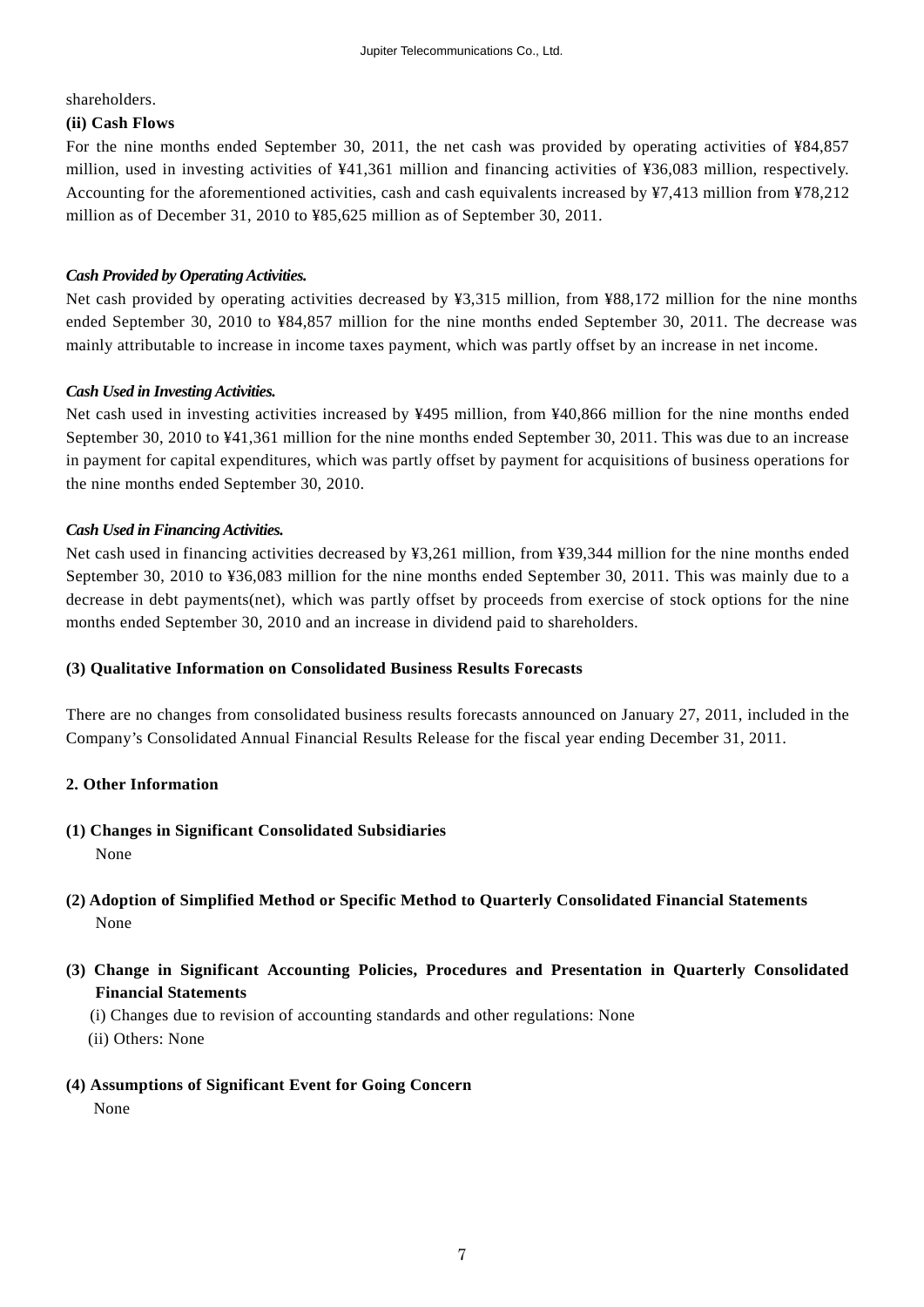# **3. Consolidated Quarterly Financial Statements**

# **JUPITER TELECOMMUNICATIONS CO., LTD. AND SUBSIDIARIES (1) CONSOLIDATED QUARTERLY STATEMENTS OF INCOME**

(YEN IN MILLIONS, EXCEPT SHARE AND PER SHARE AMOUNTS)

| Account                                                     | Nine months<br>ended<br>September 30,<br>2011 | Nine months<br>ended<br>September 30,<br>2010 | Change  |        | Year ended<br>December 31,<br>2010 |
|-------------------------------------------------------------|-----------------------------------------------|-----------------------------------------------|---------|--------|------------------------------------|
|                                                             | <b>Amount</b>                                 | Amount                                        | Amount  | (% )   | Amount                             |
| Revenue:                                                    |                                               |                                               |         |        |                                    |
| Subscription fees                                           | 229,704                                       | 222,653                                       | 7,051   | 3.2    | 298,197                            |
| Others                                                      | 46,595                                        | 45,097                                        | 1,498   | 3.3    | 61,915                             |
|                                                             | 276,299                                       | 267,750                                       | 8,549   | 3.2    | 360,112                            |
| Operating costs and expenses:                               |                                               |                                               |         |        |                                    |
| Operating and programming costs                             | (102, 930)                                    | (100, 356)                                    | (2,574) | (2.6)  | (135,272)                          |
| Selling, general and administrative<br>expenses             | (53, 374)                                     | (54, 401)                                     | 1,027   | 1.9    | (72, 242)                          |
| Depreciation and amortization                               | (62, 766)                                     | (63, 821)                                     | 1,055   | 1.7    | (85, 843)                          |
|                                                             | (219,070)                                     | (218, 578)                                    | (492)   | (0.2)  | (293, 357)                         |
| Operating income                                            | 57,229                                        | 49,172                                        | 8,057   | 16.4   | 66,755                             |
| Other income (expenses):                                    |                                               |                                               |         |        |                                    |
| Interest expense, net:                                      |                                               |                                               |         |        |                                    |
| <b>Related parties</b>                                      | (1,089)                                       | (1,237)                                       | 148     | 12.0   | (1,644)                            |
| <b>Others</b>                                               | (2, 182)                                      | (2,539)                                       | 357     | 14.1   | (3, 447)                           |
| Equity in earnings of affiliates                            | 1,167                                         | 838                                           | 329     | 39.2   | 1,032                              |
| Other income, net                                           | 107                                           | 515                                           | (408)   | (79.2) | 471                                |
| Income before noncontrolling<br>interests and income taxes  | 55,232                                        | 46,749                                        | 8,483   | 18.1   | 63,167                             |
| Income taxes expense                                        | (23,016)                                      | (15, 730)                                     | (7,286) | (46.3) | (22, 248)                          |
| Net income                                                  | 32,216                                        | 31,019                                        | 1,197   | 3.9    | 40,919                             |
| Net income attributable to noncontrolling<br>interests      | (2, 439)                                      | (2, 377)                                      | (62)    | (2.6)  | (3,229)                            |
| Net income attributable to J:COM<br>shareholders            | 29,777                                        | 28,642                                        | 1,135   | 4.0    | 37,690                             |
|                                                             |                                               |                                               |         |        |                                    |
| Net income attributable to J:COM<br>shareholders per share: |                                               |                                               |         |        |                                    |
| <b>Basic</b>                                                | ¥4,300.57                                     | ¥4,149.80                                     | 150.77  | 3.6    | ¥5,456.41                          |
| <b>Diluted</b>                                              | ¥4,298.63                                     | ¥4,144.81                                     | 153.82  | 3.7    | ¥5,450.89                          |
| Weighted average number of ordinary<br>shares outstanding:  |                                               |                                               |         |        |                                    |
| <b>Basic</b>                                                | 6,924,033                                     | 6,902,094                                     | 21,939  | 0.3    | 6,907,446                          |
| <b>Diluted</b>                                              | 6,927,157                                     | 6,910,409                                     | 16,748  | 0.2    | 6,914,436                          |

(Note) Percentages are calculated based on amounts before rounded in Change column.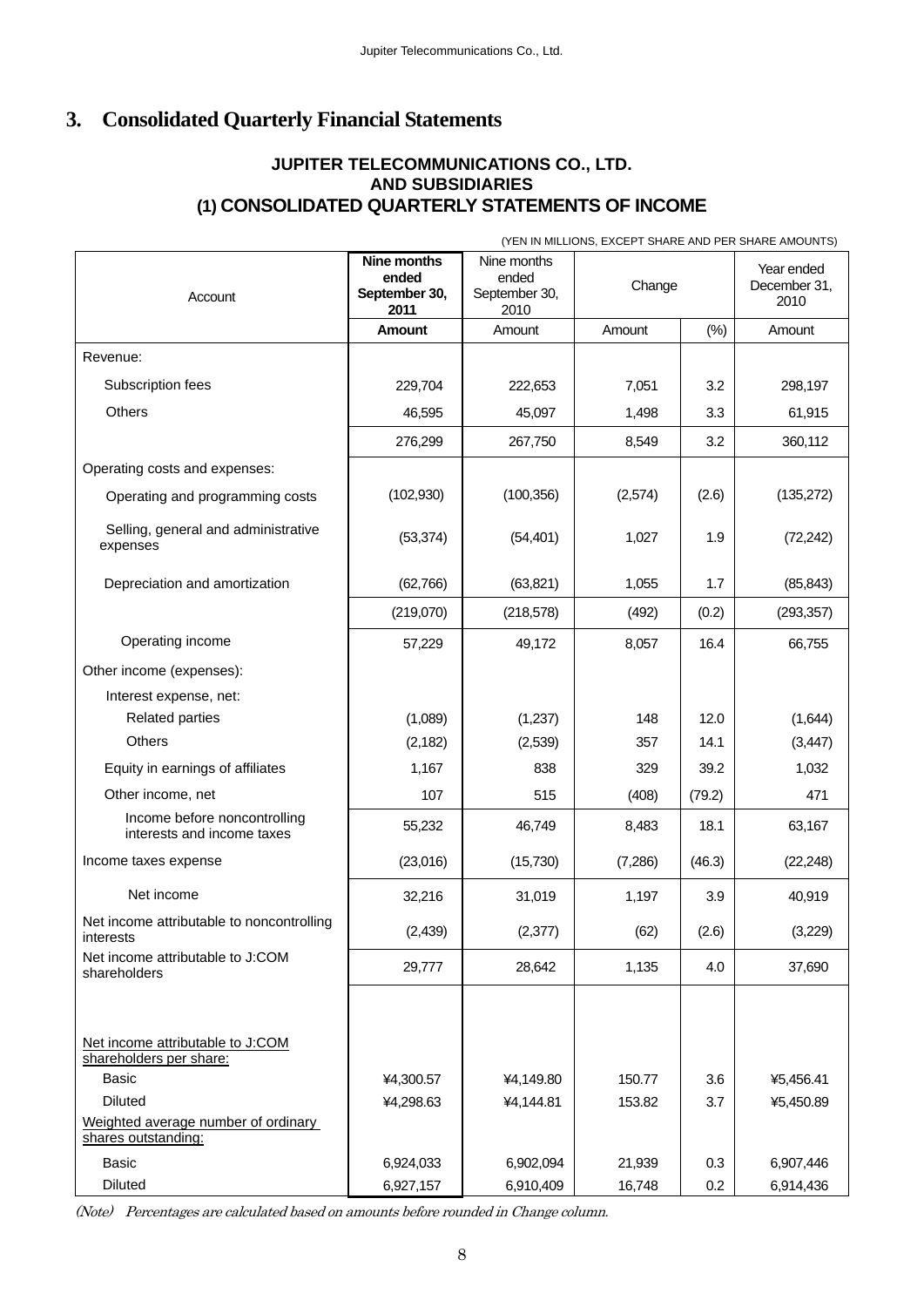## **JUPITER TELECOMMUNICATIONS CO., LTD. AND SUBSIDIARIES**

# (**2**) **CONSOLIDATED QUARTERLY BALANCE SHEETS**

|                                           |                    |                   | (YEN IN MILLIONS) |
|-------------------------------------------|--------------------|-------------------|-------------------|
| Account                                   | September 30, 2011 | December 31, 2010 | Change            |
|                                           | <b>Amount</b>      | Amount            | Amount            |
| Current assets:                           |                    |                   |                   |
| Cash and cash equivalents                 | 85,625             | 78,212            | 7,413             |
| Accounts receivable                       | 19,051             | 22,211            | (3, 160)          |
| Allowance for doubtful accounts           | (507)              | (530)             | 23                |
| Deferred tax assets - current             | 9,717              | 11,611            | (1,894)           |
| Prepaid expenses and other current assets | 11,288             | 7,833             | 3,455             |
| Total current assets                      | 125,174            | 119,337           | 5,837             |
| Investments:                              |                    |                   |                   |
| Investments in affiliates                 | 10,989             | 9,938             | 1,051             |
| Investments in other securities, at cost  | 2,150              | 2,152             | (2)               |
| <b>Total investments</b>                  | 13,139             | 12,090            | 1,049             |
| Property and equipment, at cost:          |                    |                   |                   |
| Land                                      | 4,172              | 3,966             | 206               |
| Distribution system and equipment         | 738,324            | 719,018           | 19,306            |
| Support equipment and buildings           | 67,619             | 61,063            | 6,556             |
|                                           | 810,115            | 784,047           | 26,068            |
| Less accumulated depreciation             | (446, 250)         | (410, 394)        | (35, 856)         |
| Total property and equipment              | 363,865            | 373,653           | (9,788)           |
| Other assets:                             |                    |                   |                   |
| Goodwill                                  | 248,323            | 248,323           |                   |
| Identifiable intangible assets, net       | 38,132             | 41,615            | (3, 483)          |
| Deferred tax assets - non current         | 5,830              | 5,392             | 438               |
| <b>Others</b>                             | 16,507             | 16,353            | 154               |
| Total other assets                        | 308,792            | 311,683           | (2,891)           |
| <b>Total assets</b>                       | 810,970            | 816,763           | (5,793)           |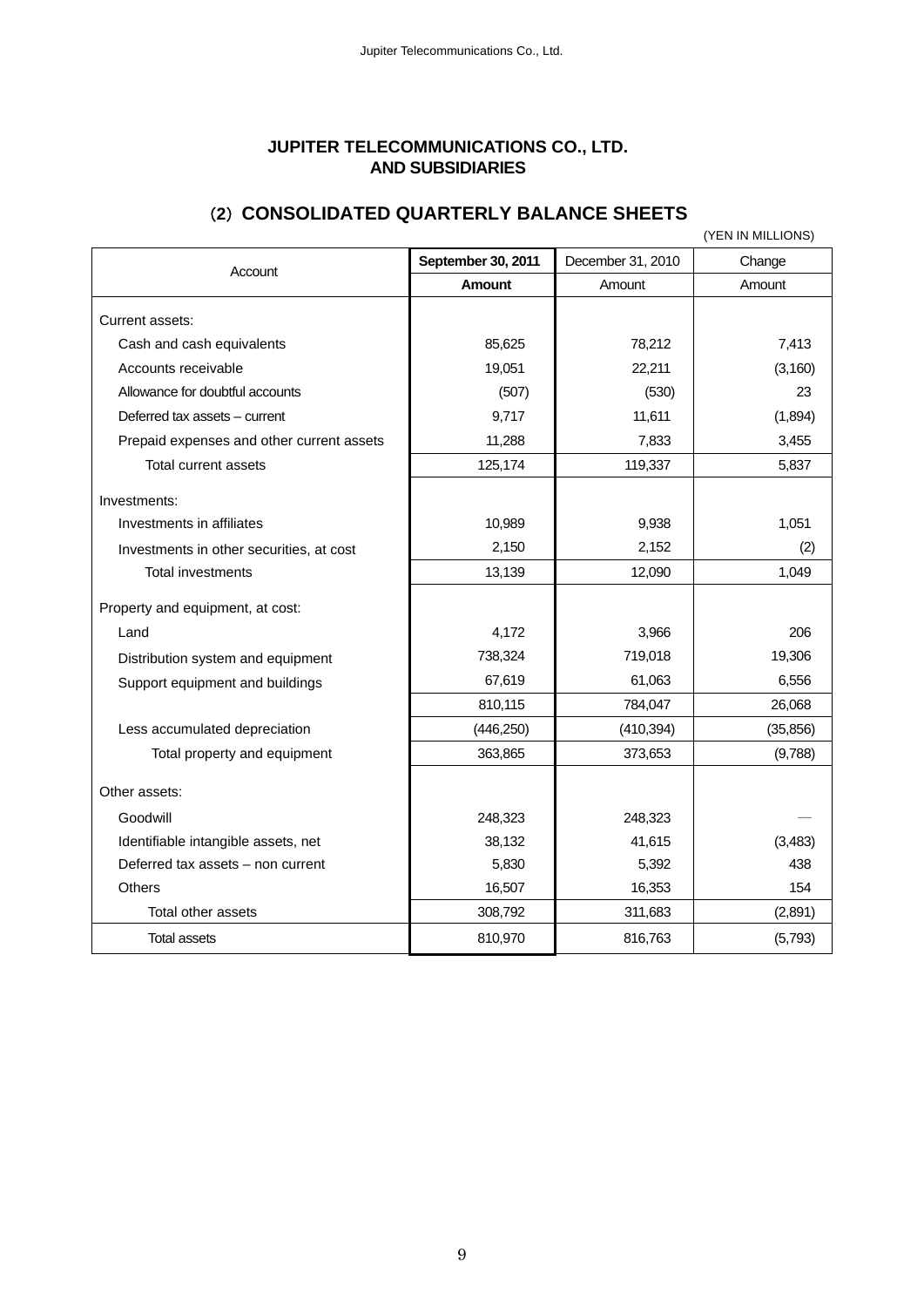(YEN IN MILLIONS)

| Account                                          | September 30, 2011 | December 31, 2010 | Change    |  |
|--------------------------------------------------|--------------------|-------------------|-----------|--|
|                                                  | <b>Amount</b>      | Amount            | Amount    |  |
| <b>Current liabilities:</b>                      |                    |                   |           |  |
| Short-term loans                                 | 5,665              | 5,581             | 84        |  |
| Long-term debt - current portion                 | 20,768             | 19,247            | 1,521     |  |
| Capital lease obligations - current portion:     |                    |                   |           |  |
| <b>Related parties</b>                           | 16,558             | 16,905            | (347)     |  |
| <b>Others</b>                                    | 988                | 1,719             | (731)     |  |
| Accounts payable                                 | 24,550             | 27,995            | (3, 445)  |  |
| Income taxes payable                             | 6,577              | 16,448            | (9,871)   |  |
| Deposit from related parties                     | 268                | 268               |           |  |
| Deferred revenue - current portion               | 8,177              | 9,774             | (1,597)   |  |
| Accrued expenses and other liabilities           | 14,549             | 10,481            | 4,068     |  |
| <b>Total current liabilities</b>                 | 98,100             | 108,418           | (10, 318) |  |
|                                                  |                    |                   |           |  |
| Long-term debt, less current portion             | 118,781            | 128,887           | (10, 106) |  |
| Corporate bond, less current portion             | 10,000             | 10,000            |           |  |
| Capital lease obligations, less current portion: |                    |                   |           |  |
| <b>Related parties</b>                           | 35,134             | 38,373            | (3,239)   |  |
| <b>Others</b>                                    | 3,827              | 4,432             | (605)     |  |
| Deferred revenue                                 | 59,340             | 60,478            | (1, 138)  |  |
| Deferred tax liabilities - non current           | 12,196             | 13,392            | (1, 196)  |  |
| Other liabilities                                | 27,768             | 26,373            | 1,395     |  |
| <b>Total liabilities</b>                         | 365,146            | 390,353           | (25, 207) |  |
|                                                  |                    |                   |           |  |
| Shareholders' equity:                            |                    |                   |           |  |
| Ordinary shares no par value                     | 117,550            | 117,550           |           |  |
| Additional paid-in capital                       | 226,285            | 226,017           | 268       |  |
| Retained earnings                                | 87,324             | 70,010            | 17,314    |  |
| Accumulated other comprehensive income/(loss)    | (1,099)            | (1,160)           | 61        |  |
| Treasury stock, at cost                          | (2, 151)           | (2,266)           | 115       |  |
| Total J:COM shareholders' equity                 | 427,909            | 410,151           | 17,758    |  |
| Noncontrolling interests in subsidiaries         | 17,915             | 16,259            | 1,656     |  |
| Total shareholders' equity                       | 445,824            | 426,410           | 19,414    |  |
| Total liabilities and shareholders' equity       | 810,970            | 816,763           | (5,793)   |  |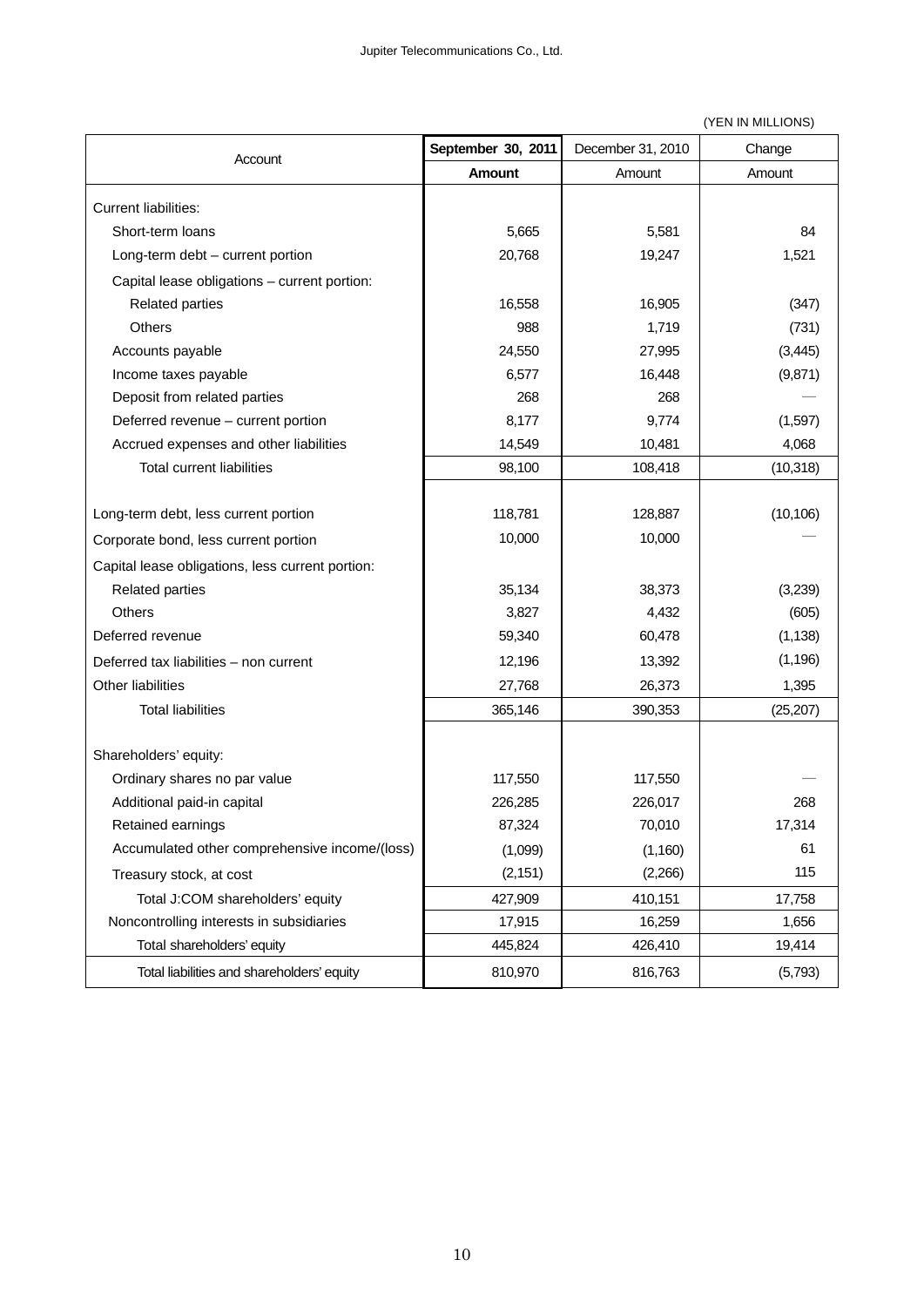#### **JUPITER TELECOMMUNICATIONS CO., LTD. AND SUBSIDIARIES**

# (**3**) **CONSOLIDATED QUARTERLY STATEMENTS OF CASH FLOWS**

|                                                                                             |                                               |                                               | (YEN IN MILLIONS)                  |
|---------------------------------------------------------------------------------------------|-----------------------------------------------|-----------------------------------------------|------------------------------------|
| Classification                                                                              | Nine months<br>ended<br>September 30,<br>2011 | Nine months<br>ended<br>September 30,<br>2010 | Year ended<br>December 31,<br>2010 |
|                                                                                             | <b>Amount</b>                                 | Amount                                        | Amount                             |
| Cash flows from operating activities:                                                       |                                               |                                               |                                    |
| Net income                                                                                  | 32,216                                        | 31,019                                        | 40,919                             |
| Adjustments to reconcile net income to net cash provided by operating<br>activities:        |                                               |                                               |                                    |
| Depreciation and amortization                                                               | 62,766                                        | 63,821                                        | 85,843                             |
| Equity in earnings of affiliates                                                            | (1, 167)                                      | (838)                                         | (1,032)                            |
| Stock-based compensation expenses                                                           | 47                                            | 87                                            | 102                                |
| Deferred income taxes expense/(benefit)                                                     | 202                                           | (3,795)                                       | (3,675)                            |
| Gain on Bargain Purchase in acquisition                                                     |                                               | (369)                                         | (368)                              |
| Changes in operating assets and liabilities, excluding effects of<br>business combinations: |                                               |                                               |                                    |
| Decrease/(increase) in accounts receivable, net                                             | 3,137                                         | (1,700)                                       | (5,811)                            |
| Increase in prepaid expenses                                                                | (3,469)                                       | (1,740)                                       | (496)                              |
| Increase in other assets                                                                    | (155)                                         | (879)                                         | (1, 334)                           |
| Increase/(decrease) in accounts payable                                                     | (1,904)                                       | 837                                           | 686                                |
| Increase/(decrease) in accrued expenses and other liabilities                               | (4,082)                                       | 3,299                                         | 7,939                              |
| Increase/(decrease) in deferred revenue                                                     | (2,734)                                       | (1,570)                                       | 1,603                              |
| Net cash provided by operating activities                                                   | 84,857                                        | 88,172                                        | 124,376                            |
| Cash flows from investing activities:                                                       |                                               |                                               |                                    |
| Capital expenditures                                                                        | (41, 522)                                     | (40, 044)                                     | (56, 247)                          |
| Acquisitions of business operations                                                         |                                               | (1,075)                                       | (1,075)                            |
| Other investing activities                                                                  | 161                                           | 253                                           | 274                                |
| Net cash used in investing activities                                                       | (41, 361)                                     | (40, 866)                                     | (57,048)                           |
| Cash flows from financing activities:                                                       |                                               |                                               |                                    |
| Proceeds from issuance of common stock                                                      |                                               | 616                                           | 616                                |
| Proceeds from reissuance of treasury stock                                                  | 1                                             | 4,366                                         | 4,420                              |
| Acquisition of noncontrolling interests in consolidated subsidiaries                        | (318)                                         | (209)                                         | (1,608)                            |
| Net increase/(decrease) in short-term loans                                                 | 84                                            | (651)                                         | (2,037)                            |
| Principal payments of long-term debt                                                        | (8,585)                                       | (21, 659)                                     | (22, 353)                          |
| Principal payments of capital lease obligations                                             | (15, 539)                                     | (16, 216)                                     | (21, 594)                          |
| Cash dividend paid to shareholders                                                          | (12, 463)                                     | (7, 513)                                      | (7, 514)                           |
| Other financing activities                                                                  | 737                                           | 1,922                                         | (3, 472)                           |
| Net cash used in financing activities                                                       | (36,083)                                      | (39, 344)                                     | (53, 542)                          |
| Net increase in cash and cash equivalents                                                   | 7,413                                         | 7,962                                         | 13,786                             |
| Cash and cash equivalents at beginning of year                                              | 78,212                                        | 64,426                                        | 64,426                             |
| Cash and cash equivalents at end of year                                                    | 85,625                                        | 72,388                                        | 78,212                             |